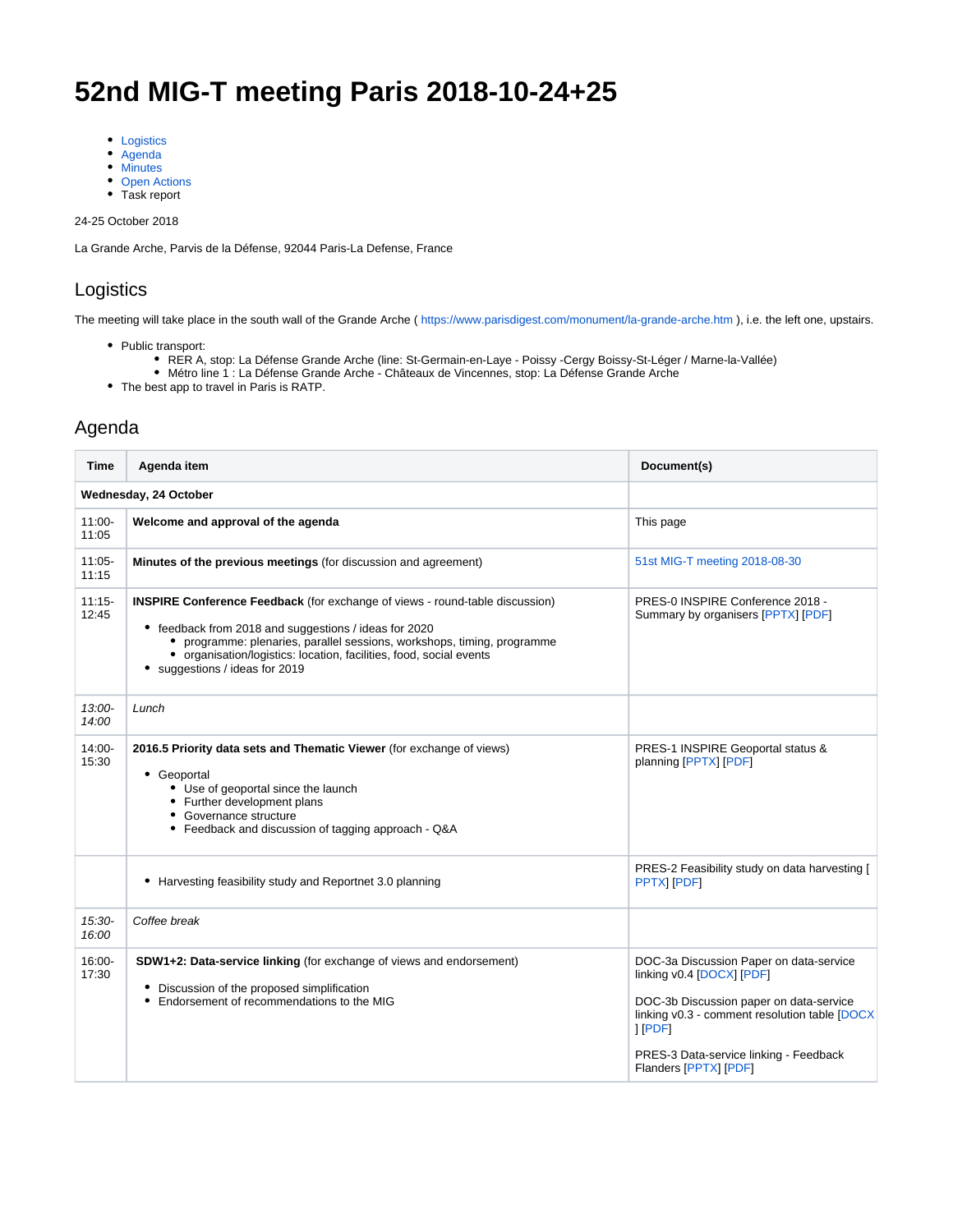| 17:30-<br>18:00<br>20:00<br>$9:00-$<br>10:30 | Ongoing MIWP actions - Status reports and planning (for information and exchange of<br>views)<br>• 2016.4 Theme-specific issues & Thematic Cluster<br>2017.2 Alternative encodings<br>2017.3 Improved client support for INSPIRE data<br>2017.4 Validation & conformity testing<br>2018.1 Tools and procedures for M&R 2019<br>٠<br>e-Reporting initiatives (Invasive Alien Species, Industrial emissions, MSFD)<br>Social dinner (paid by participants)<br>Thursday, 25 October<br>SDW-3: WFS 3.0 (for exchange of views)<br>• Discussion in two break-out groups<br>• Group 1 (technical): Mapping of IR requirements to WFS 3.0<br>• Group 2 (organisational): Implications & planning (evaluation, testing, guidance, )                                                                                                                                                                                                                                                                                                                                                                                                                                                                                            | DOC-4 Status report MIWP actions [DOCX] [<br><b>PDF</b><br>Directions: Crêperie-Bisou.pdf<br>DOC-5 IRs-WFS3.0 mapping discussion<br>paper [DOCX] [PDF] |
|----------------------------------------------|------------------------------------------------------------------------------------------------------------------------------------------------------------------------------------------------------------------------------------------------------------------------------------------------------------------------------------------------------------------------------------------------------------------------------------------------------------------------------------------------------------------------------------------------------------------------------------------------------------------------------------------------------------------------------------------------------------------------------------------------------------------------------------------------------------------------------------------------------------------------------------------------------------------------------------------------------------------------------------------------------------------------------------------------------------------------------------------------------------------------------------------------------------------------------------------------------------------------|--------------------------------------------------------------------------------------------------------------------------------------------------------|
| $10:30-$<br>11:00                            | Coffee break                                                                                                                                                                                                                                                                                                                                                                                                                                                                                                                                                                                                                                                                                                                                                                                                                                                                                                                                                                                                                                                                                                                                                                                                           |                                                                                                                                                        |
| $11:00 -$<br>12:30                           | SDW-4: Discovery of spatial data through mainstream search engines (for information<br>and exchange of views) Discussion in 2-3 break-out groups<br>• What are the main objective of DCAT / schema.org annotations to INSPIRE metadata?<br>• Improve discoverability in search engines in general (not just Google Dataset<br>Search)<br>• Sharing of metadata also with other data portals<br>• What should be the scope of a testbed, e.g.<br>• Which technologies, solutions, etc. are already being used?<br>• Who is already annotating their websites and what are the results in Google Dataset<br>and normal Google search?<br>• Indexing of spatial objects<br>Collect good practices for landing pages (data sets and individual objects)<br>• Collect suggestions for improving data set search in general purpose search engine<br>(GDS, Google and others, ) and provide this feedback to Google Dataset Search<br>team, schema.org?<br>Should we try and find out plans of other search engines?<br>٠<br>Could this be a new paradigm for INSPIRE metadata - from discovery services and<br>٠<br>harvesting to dataset annotation and crawling?<br>• What activities should be prioritised in the MIG-T? | Google Dataset Search workshop 2018-09-<br>19                                                                                                          |
| $12:30-$<br>14:00                            | Lunch                                                                                                                                                                                                                                                                                                                                                                                                                                                                                                                                                                                                                                                                                                                                                                                                                                                                                                                                                                                                                                                                                                                                                                                                                  |                                                                                                                                                        |
| 14:00-<br>15:30                              | <b>News from Member States (for information)</b><br>• SDW-5: Linking spatial data and unique identifiers                                                                                                                                                                                                                                                                                                                                                                                                                                                                                                                                                                                                                                                                                                                                                                                                                                                                                                                                                                                                                                                                                                               | $[PRES-4]$                                                                                                                                             |
| 15:30-<br>16:00                              | Coffee break                                                                                                                                                                                                                                                                                                                                                                                                                                                                                                                                                                                                                                                                                                                                                                                                                                                                                                                                                                                                                                                                                                                                                                                                           |                                                                                                                                                        |
| 16:00-<br>16:15                              | Information points (for information)<br>Geospatial Knowledge Base - Training Platform<br>Study on "INSPIRE & the digital transformation"                                                                                                                                                                                                                                                                                                                                                                                                                                                                                                                                                                                                                                                                                                                                                                                                                                                                                                                                                                                                                                                                               | PRES-5 Information points [PPTX] [PDF]                                                                                                                 |
| $16:15-$<br>16:30                            | <b>Conclusions and next steps</b>                                                                                                                                                                                                                                                                                                                                                                                                                                                                                                                                                                                                                                                                                                                                                                                                                                                                                                                                                                                                                                                                                                                                                                                      |                                                                                                                                                        |

## <span id="page-1-0"></span>Minutes

The minutes summarise the main conclusions and actions from the meeting. Actions are indicated in the minutes using checkboxes and are tracked in the "Open actions" section below.

The meeting was attended by experts from AT, BE, CZ, DE, DK, EE, ES, FI, FR, HU, IT, LV, NL, NO, PL, SI, UK, EEA, DG ENV and JRC.

| Agenda<br>item | <b>Conclusions and Actions</b> |
|----------------|--------------------------------|
|                |                                |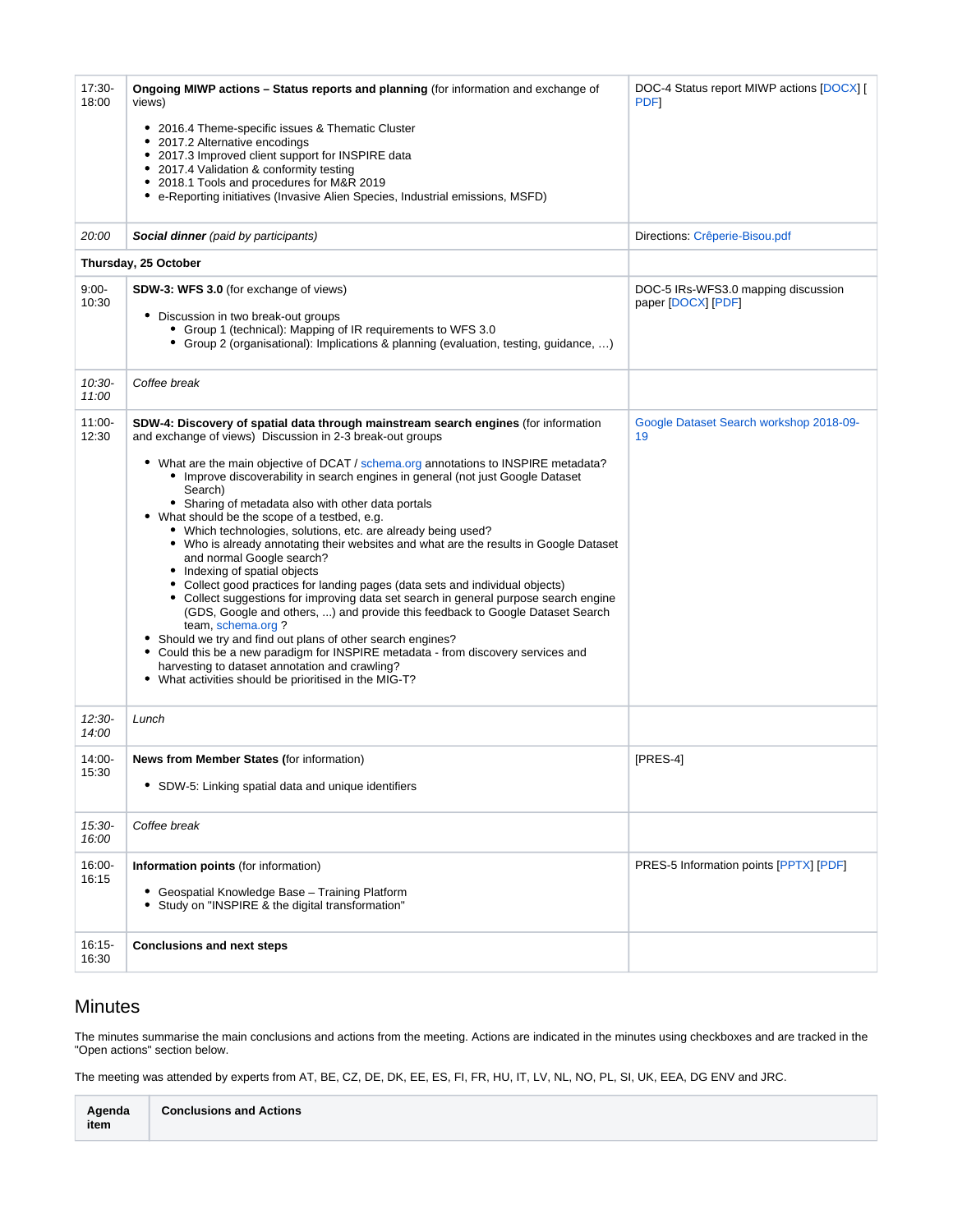|                                                                                                                                                                                                                                                                                                                                                                                                                                                                                                                                                                                                                                                                                                                                                                                                                                                                                                                                                                                                                                                                                                                                                                                                                                                                                                                                                                                                                                                                                                                                                                                                                                                                                                                                                                                                                                                                                                                                                                                                                                                                                                                                                                                                                                                                                                                                                                                                                                                                                                                                                                                                                                                                                                                                                                                                                                                                                                                                                                                                                                                                                                                                                                                                                                                                                                                                                                                                                                                                                                                                                                                             | Welcome<br>and<br>approval of<br>the agenda | The proposed agenda was endorsed without changes.                                                                                                                                                                                                                                                                                                                                                                                                                                                                                                                                                                                                                                                                  |
|---------------------------------------------------------------------------------------------------------------------------------------------------------------------------------------------------------------------------------------------------------------------------------------------------------------------------------------------------------------------------------------------------------------------------------------------------------------------------------------------------------------------------------------------------------------------------------------------------------------------------------------------------------------------------------------------------------------------------------------------------------------------------------------------------------------------------------------------------------------------------------------------------------------------------------------------------------------------------------------------------------------------------------------------------------------------------------------------------------------------------------------------------------------------------------------------------------------------------------------------------------------------------------------------------------------------------------------------------------------------------------------------------------------------------------------------------------------------------------------------------------------------------------------------------------------------------------------------------------------------------------------------------------------------------------------------------------------------------------------------------------------------------------------------------------------------------------------------------------------------------------------------------------------------------------------------------------------------------------------------------------------------------------------------------------------------------------------------------------------------------------------------------------------------------------------------------------------------------------------------------------------------------------------------------------------------------------------------------------------------------------------------------------------------------------------------------------------------------------------------------------------------------------------------------------------------------------------------------------------------------------------------------------------------------------------------------------------------------------------------------------------------------------------------------------------------------------------------------------------------------------------------------------------------------------------------------------------------------------------------------------------------------------------------------------------------------------------------------------------------------------------------------------------------------------------------------------------------------------------------------------------------------------------------------------------------------------------------------------------------------------------------------------------------------------------------------------------------------------------------------------------------------------------------------------------------------------------------|---------------------------------------------|--------------------------------------------------------------------------------------------------------------------------------------------------------------------------------------------------------------------------------------------------------------------------------------------------------------------------------------------------------------------------------------------------------------------------------------------------------------------------------------------------------------------------------------------------------------------------------------------------------------------------------------------------------------------------------------------------------------------|
| Minutes of<br>The minutes of the 51st MIG-T meeting on 2018-08-30 were endorsed without changes.<br>the<br>previous<br>meetings                                                                                                                                                                                                                                                                                                                                                                                                                                                                                                                                                                                                                                                                                                                                                                                                                                                                                                                                                                                                                                                                                                                                                                                                                                                                                                                                                                                                                                                                                                                                                                                                                                                                                                                                                                                                                                                                                                                                                                                                                                                                                                                                                                                                                                                                                                                                                                                                                                                                                                                                                                                                                                                                                                                                                                                                                                                                                                                                                                                                                                                                                                                                                                                                                                                                                                                                                                                                                                                             |                                             |                                                                                                                                                                                                                                                                                                                                                                                                                                                                                                                                                                                                                                                                                                                    |
| <b>INSPIRE</b><br>The feedback from the 2018 conference was overall positive (see Sli.do results).<br>Conference<br>Feedback<br>In particular, participants liked<br>the shorter duration of the conference (3.5 days),<br>the relaxed atmosphere, which some attributed to the set-up of the coffee/lunch area, with many tables that facilitated small side-<br>meetings and networking,<br>the social events (but some criticised that numbers were limited),<br>٠<br>that workshop and parallel sessions were mixed throughout the programme (however, some participants preferred the old formula,<br>where workshop and parallel sessions took place on different days and hence there was less competition),<br>• the shorter duration of presentations (10 to max. 15 min), while several participants suggested to bring back the 5 min speed<br>presentations,<br>balance in the plenaries.<br>Participants criticised that the workshop sessions were not recorded and suggested that this should be done (again) in the future. One<br>idea for the future could be to combine speed presentations with the poster session (maybe under a different, more attractive name).<br>It was generally recognised that implementation has progressed across the board (there were more presentations about real<br>implementations and their issues and success stories) and that there was more exchange of experiences between participants / MS.<br>attended. While some sessions focused on user uptake and use cases, this is still widely seen as an area that can be improved.<br>Joeri reported that there were 70 participants from the Commission, and that most colleagues were very impressed by the unique<br>community present at the conference and the good mix of political and technical presentations.<br>and use of pan-European data sets and the integration of new data sources, e.g. from citizens) and showcasing the results of<br>in 2021.<br>There was also strong support for a smaller, more technical, event in Finland in autumn 2019 (possibly focusing on hackathons,<br>challenges or other "hands-on" topics). Jari reported that discussions on the event are on-going, and suggestions are welcome. The<br>following ideas were raised:<br>• involve people from other domains (e.g. statistics, health, ) and illustrate possible use in public and private sector<br>a technical focus is good, but the event should have concrete environmental applications / challenges, in order to bring<br>environmental communities into the discussion.<br>• focus on the same topics as the 2018 conference (digital transformation for sustainability), but look at them from a more technical<br>perspective<br>the event could be organised together with the API days community (https://www.apidays.co/), to attract developers<br>organise a hackathon or challenge on INSPIRE data (as now available through the geoportal); this could lead also to a fresh set of<br>requirements<br>• looking at emerging technologies and standards outside the current INSPIRE focus (e.g. https://www.sketchup.com for 3D data)<br>٠<br>organise a challenge based on the real problems faced by a small country (e.g. Iceland) when implementing INSPIRE<br>It was also suggested to organise a (closed) MIG workshop to discuss on possible future directions of INSPIRE, also in autumn 2019.<br>This workshop should provide the opportunity to brainstorm, discuss in an open atmosphere, which is usually difficult in the formal MIG<br>meetings. |                                             | • the inspiring plenary presentations (going beyond INSPIRE implementation and outlining why INSPIRE is needed) and better gender<br>However, the presented applications and use cases were often local, regional or national and not so much cross-border or European (this<br>could be a topic for the 2020 conference). The technical sessions (e.g. on emerging standards or Spatial Data on the Web) were very well<br>For the next conference in 2020, several participants suggested to focus on the future vision for INSPIRE in 2025-2030 (incl. the creation<br>streamlining, simplification and the stronger focus on using INSPIRE data, also considering the upcoming review of the INSPIRE Directive |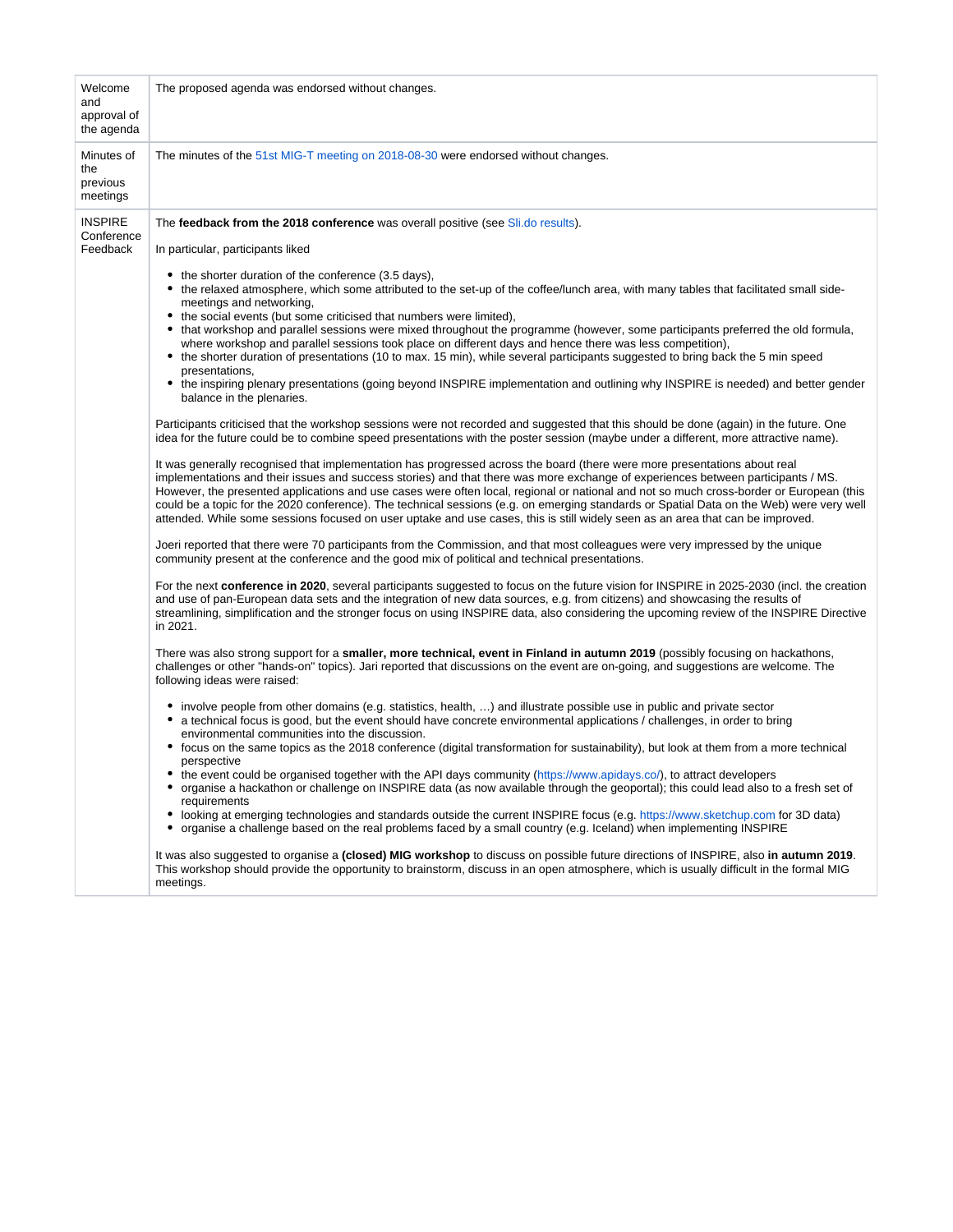| 2016.5<br>Priority<br>data sets<br>and<br>Thematic<br>Viewer<br>٠<br>Geopo<br>rtal        | JRC presented the current status of availability of spatial data sets through download and view services in the new geoportal and the<br>future development plans as well as plans for setting up an advisory board. A technical workshop will be organised on 23-24 January<br>2019 with the administrators of national discovery services.<br>During the discussion, the following comments were made:<br>• In some cases, the low accessibility figures could be caused by access restrictions. It should be checked by JRC whether/how this<br>can be taken into account.<br>• In some cases, the low accessibility figures could be caused by data providers not following the Metadata TGs, but just the IRs.<br>However, the geoportal cannot implement different solutions, unless they are clearly described in the agreed TGs.<br>The INSPIRE rules should allow that the rules used in national SDIs can also work, in order to avoid having to maintain two parallel<br>infrastructures.<br>• Many data sets are accessible through other methods (e.g. HTTP download), but not through INSPIRE download services. A<br>possible improvement of the geoportal could be to show also these options for "download through other methods", but this would<br>require a common agreed approach for documenting such alternative downloads.<br>The new geoportal has the positive effect that, for the first time, data providers are realising whether data are actually usable or not.<br>$\bullet$<br>The fact, that reference environmental data sets are now available on the web, is big improvement<br>There is interest in the planned API providing direct access to the geoportal.<br>٠<br>Marisol: What software are you using for catalogue? Interest in API<br>٠<br>JRC to clarify whether (or by when) the geoportal is (will be) recognising version 2.0 of the MD TGs.<br>$\blacktriangledown$<br>JRC to provide a high-level architecture of the geoportal components and the harvesting workflow<br>$\blacktriangledown$<br>JRC to investigate whether the workshop in January can be recorded or whether a web conference connection can be provided to<br>$\blacktriangledown$<br>follow it remotely. |
|-------------------------------------------------------------------------------------------|----------------------------------------------------------------------------------------------------------------------------------------------------------------------------------------------------------------------------------------------------------------------------------------------------------------------------------------------------------------------------------------------------------------------------------------------------------------------------------------------------------------------------------------------------------------------------------------------------------------------------------------------------------------------------------------------------------------------------------------------------------------------------------------------------------------------------------------------------------------------------------------------------------------------------------------------------------------------------------------------------------------------------------------------------------------------------------------------------------------------------------------------------------------------------------------------------------------------------------------------------------------------------------------------------------------------------------------------------------------------------------------------------------------------------------------------------------------------------------------------------------------------------------------------------------------------------------------------------------------------------------------------------------------------------------------------------------------------------------------------------------------------------------------------------------------------------------------------------------------------------------------------------------------------------------------------------------------------------------------------------------------------------------------------------------------------------------------------------------------------------------------------------------------------------------------------------------------------------------|
| Harve<br>sting<br>feasibi<br>lity<br>study<br>and<br>Report<br>net<br>3.0<br>planni<br>ng | EEA presented the feasibility study on data harvesting using the INSPIRE infrastructure carried out in the context of the preparations for<br>the new Reportnet version 3.0. The governance structure for ReportNet 3.0 consists of a Steering Group including members from the EC<br>(DG ENV), MS and EEA, and a Business Implementation Committee, including members from the EC (DG ENV, JRC), MS and EEA.<br>INSPIRE data providers should be aware of the requirements catalogue currently being drafted for Reportnet 3.0 that includes also a<br>number of requirements on INSPIRE. Stakeholder feedback is currently being collected through the EIONET National Focal Points, who<br>should consult with their MIG & MIG-T counterparts.<br>The MIG-T proposes to the MIG and its 2016.5 sub-group to consider developing the feasibility study further into a pilot for<br>INSPIRE-based e-Reporting. Such a pilot could investigate and provide guidance on e.g. the following issues that were already detected<br>in the feasibility study:<br>How to request concrete objects by their INSPIRE or thematic id?<br>٠<br>Is support for ListStoredQueries indeed required (see T-014)?<br>٠<br>How to identify/request relevant sub-sets of a data set, e.g. only the Natura 2000 sites inside a more general PS data set?<br>• What is the role of INSPIRE validation? Is full compliance required or is a sub-set of rules sufficient? Can additional rules be included<br>in the INSPIRE reference validator?<br>• How to identify the authoritative data sets to be used (if there are several ones on a given topic)?<br>How to implement linking of data based on unique ids? (this could be linked to the SDW-5 topic)<br>How could data model extensions be used as an alternative to the "linked approach"?<br>٠                                                                                                                                                                                                                                                                                                                                                                                            |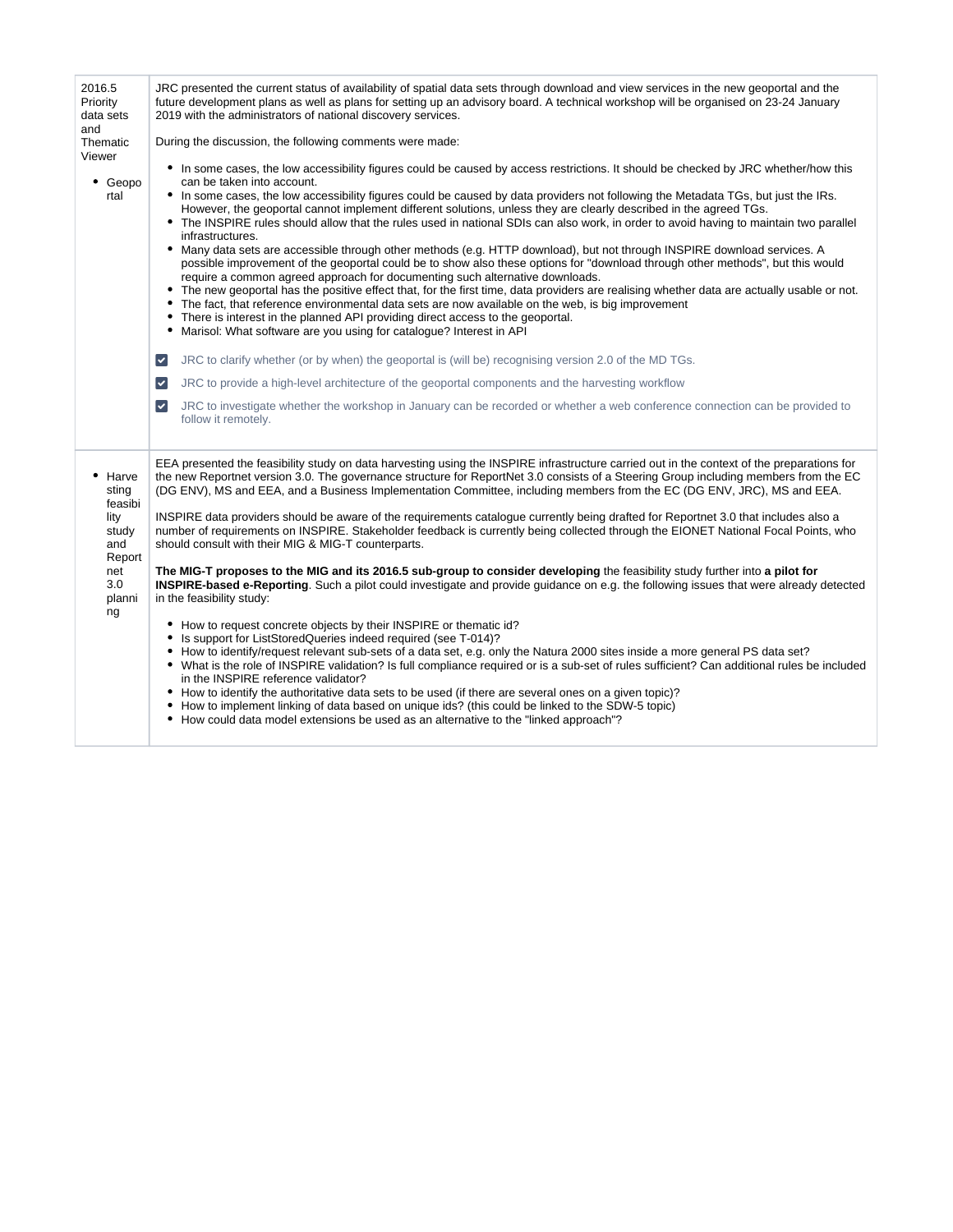| SDW1+2:<br>Data-<br>service<br>linking                                            | The discussion was based on the current low level of accessibility of data sets through network services in the new INSPIRE geoportal<br>(below 10%) and a discussion paper proposing to simplify the approach for implementing the link between data and network services. The<br>paper was drafted by a small MIG-T ad-hoc group based on a workshop on 1-2 August 2018 in Ispra, and updated in September based<br>on a first round of comments by the MIG-T.<br>Before the discussion, participants were asked about their level of agreement to a number of assumptions and aspects of the<br>simplification proposals using Sli.do polls. The results are available in MIG-T 52 poll Data-Service Linking.pdf.<br>The meeting resulted in the following conclusions, which will be presented, together with the revised version of the discussion paper, to<br>the MIG meeting in November 2018.<br>The MIG-T recognises that<br>• the level of data-service linking[1] in INSPIRE is insufficient, and many organisations seem to have difficulties to provide<br>implementations in line with the current TGs (even though almost all MS provide at least some data sets with correct data-<br>service linking);<br>• this already has negative impacts on the accessibility of INSPIRE data sets (through the INSPIRE geoportal) and hence the<br>overall usability of the INSPIRE infrastructure;<br>• this will also lead to <b>poor indicators</b> in the future (metadata-based) approach for monitoring and reporting;<br>• the current approach for data-service linking described in the TGs for metadata and network services is complicated, and<br>there are different interpretations of the related requirements, even by implementation/standards experts;<br>• the current approach for service metadata, which requires extensions to base standards, is posing an obstacle to the<br>implementation of INSPIRE requirements for network services (because the required extensions are not widely<br>implemented in off-the-shelf software); and<br>• there is a clear overlap / duplication of data set and service metadata (e.g. bounding box, INSPIRE theme), which in some<br>cases leads to inconsistencies.<br>The MIG-T supports the new data-centric approach (already underlying the new geoportal and the proposed revision of the<br>M&R IRs), which focuses on data and how they can be accessed through network services rather than considering data and<br>network services as stand-alone components of the infrastructure. However, it might still be useful for application developers to be<br>able to access a directory/register of the services available in the infrastructure. The MIG-T further recommends that there should<br>be one "source of truth" for service metadata, ideally as provided by the service itself (e.g. in its Capabilities document).<br>Concretely, the MIG-T recommends to the MIG that<br>• the alternative approach for documenting data-service linking in the data set metadata (as proposed in the discussion<br>paper) should be further elaborated and become the preferred option in the Metadata TGs (and/or in a stand-alone<br>guidance document on data-service linking); this guidance should include an explanation how the IR requirements for network<br>service metadata are mapped to the new approach;<br>• the current approach should still be supported for a transition period (to be determined by the MIG) as an alternative<br>option that will be used by the geoportal if no links to network services can be established based on the data set metadata; at<br>the end of the transition period the necessity to further support the current approach should be reviewed;<br>• the Network Service TGs shall be reviewed to reflect the proposed simplification of service metadata (including the<br>elements that could be dropped) and the new approach to document data-service linking;<br>The MIG-T further asks the Commission to investigate whether the proposed simplifications would require changes in the<br>IRs or whether they could be implemented by other means, e.g. through a Common Implementation Strategy.<br>[1] "data-service linking" means that, based on the data set and service metadata available in national discovery services and by<br>following the requirements laid down in the INSPIRE TGs for metadata and network services, a link can be established between a<br>data set and the download and view services that are providing access to it, i.e. that enable the data set to be downloaded and |
|-----------------------------------------------------------------------------------|------------------------------------------------------------------------------------------------------------------------------------------------------------------------------------------------------------------------------------------------------------------------------------------------------------------------------------------------------------------------------------------------------------------------------------------------------------------------------------------------------------------------------------------------------------------------------------------------------------------------------------------------------------------------------------------------------------------------------------------------------------------------------------------------------------------------------------------------------------------------------------------------------------------------------------------------------------------------------------------------------------------------------------------------------------------------------------------------------------------------------------------------------------------------------------------------------------------------------------------------------------------------------------------------------------------------------------------------------------------------------------------------------------------------------------------------------------------------------------------------------------------------------------------------------------------------------------------------------------------------------------------------------------------------------------------------------------------------------------------------------------------------------------------------------------------------------------------------------------------------------------------------------------------------------------------------------------------------------------------------------------------------------------------------------------------------------------------------------------------------------------------------------------------------------------------------------------------------------------------------------------------------------------------------------------------------------------------------------------------------------------------------------------------------------------------------------------------------------------------------------------------------------------------------------------------------------------------------------------------------------------------------------------------------------------------------------------------------------------------------------------------------------------------------------------------------------------------------------------------------------------------------------------------------------------------------------------------------------------------------------------------------------------------------------------------------------------------------------------------------------------------------------------------------------------------------------------------------------------------------------------------------------------------------------------------------------------------------------------------------------------------------------------------------------------------------------------------------------------------------------------------------------------------------------------------------------------------------------------------------------------------------------------------------------------------------------------------------------------------------------------------------------------------------------------------------------------------------------------------------------------------------------------------------------------------------------------------------------------------------------------------------------------------------------------------------------------------------------------------------------------------------------------------------------------------------------------------------------------------------------------------------------------------------------------------------------------------------------------------------------------------------------------------------------------------------------------------------------------------------------------------------------------------------------------------------------------------------------------------------------------------------------|
|                                                                                   | viewed.                                                                                                                                                                                                                                                                                                                                                                                                                                                                                                                                                                                                                                                                                                                                                                                                                                                                                                                                                                                                                                                                                                                                                                                                                                                                                                                                                                                                                                                                                                                                                                                                                                                                                                                                                                                                                                                                                                                                                                                                                                                                                                                                                                                                                                                                                                                                                                                                                                                                                                                                                                                                                                                                                                                                                                                                                                                                                                                                                                                                                                                                                                                                                                                                                                                                                                                                                                                                                                                                                                                                                                                                                                                                                                                                                                                                                                                                                                                                                                                                                                                                                                                                                                                                                                                                                                                                                                                                                                                                                                                                                                                                                                              |
| Ongoing<br><b>MIWP</b><br>actions-<br><b>Status</b><br>reports<br>and<br>planning | This agenda point was not discussed, due to lack of time.<br>All MIG-T members are encouraged to read the background document carefully and to raise any questions or comments by e-mail.<br>$\blacktriangledown$                                                                                                                                                                                                                                                                                                                                                                                                                                                                                                                                                                                                                                                                                                                                                                                                                                                                                                                                                                                                                                                                                                                                                                                                                                                                                                                                                                                                                                                                                                                                                                                                                                                                                                                                                                                                                                                                                                                                                                                                                                                                                                                                                                                                                                                                                                                                                                                                                                                                                                                                                                                                                                                                                                                                                                                                                                                                                                                                                                                                                                                                                                                                                                                                                                                                                                                                                                                                                                                                                                                                                                                                                                                                                                                                                                                                                                                                                                                                                                                                                                                                                                                                                                                                                                                                                                                                                                                                                                    |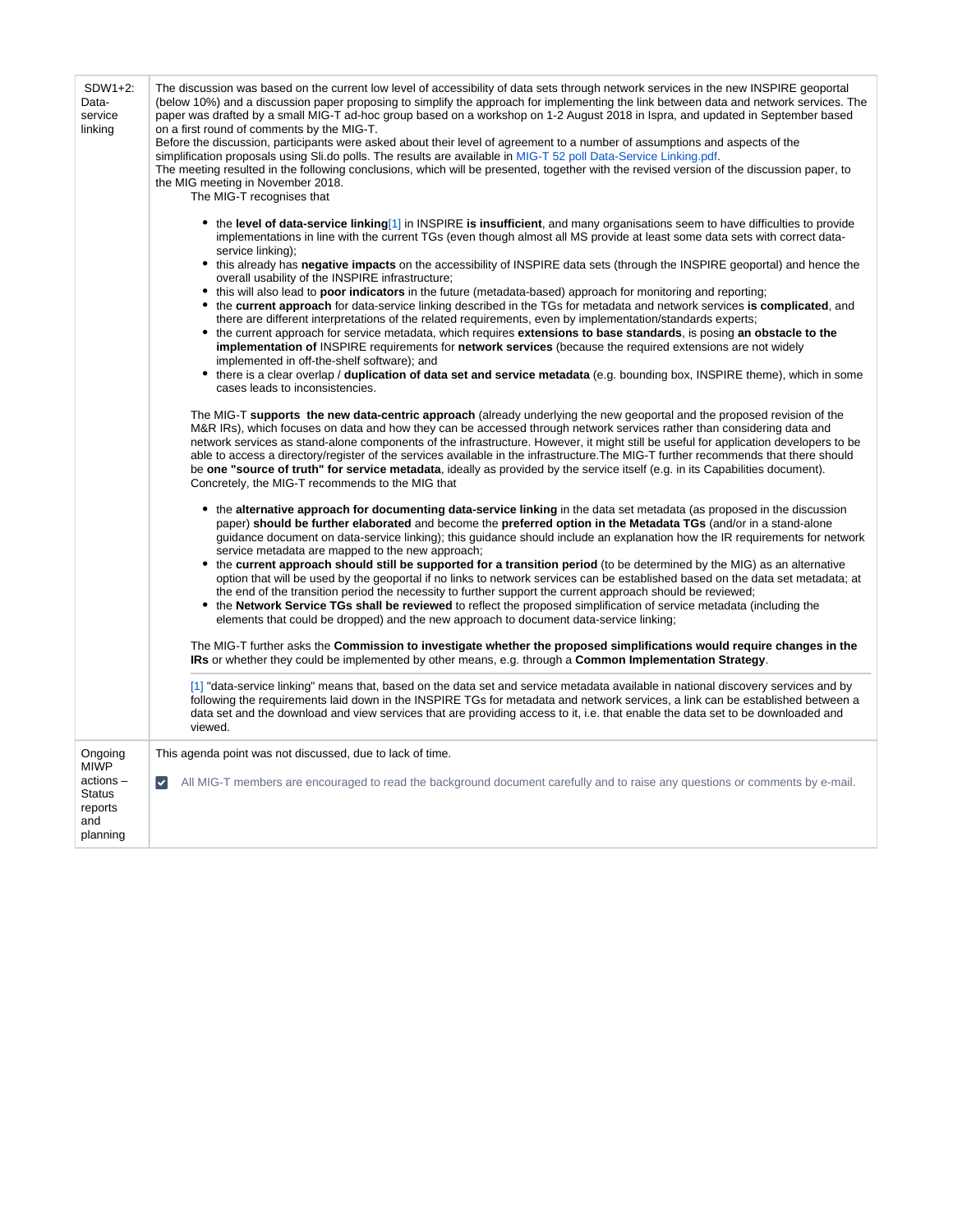| SDW-3:<br><b>WFS 3.0</b>                                          | A short introduction was given on Web Feature Service 3 (WFS3). WFS3 is the new revision of the OGC's Web Feature Service standard<br>for querying geospatial information on the web. It is a complete rewrite of previous versions, focusing on a simple RESTful core specified<br>as reusable OpenAPI components with responses in JSON and HTML. The first release of the standard is available at OGC Web Feature<br>Service 3.0 - Part 1: Core, First Draft Release. The WFS 3.0 specification is currently under active development and review. Comments<br>and change proposals can still be submitted until the end of 2018. A dedicated page in the MIG collaboration space provides more<br>information about WFS3.                                                                                                    |
|-------------------------------------------------------------------|----------------------------------------------------------------------------------------------------------------------------------------------------------------------------------------------------------------------------------------------------------------------------------------------------------------------------------------------------------------------------------------------------------------------------------------------------------------------------------------------------------------------------------------------------------------------------------------------------------------------------------------------------------------------------------------------------------------------------------------------------------------------------------------------------------------------------------|
|                                                                   | It was agreed to nominate Jari Reini as the official MIG-T representative / liaison with the WFS3 drafting team, with the task to provide the<br>consolidated input and feedback of the INSPIRE community.                                                                                                                                                                                                                                                                                                                                                                                                                                                                                                                                                                                                                       |
|                                                                   | The discussion paper analysing how the legal requirements for the implementation of INSPIRE download services can be mapped to the<br>WFS3 standard was presented and discussed. Overall, the mapping seems feasible, except for two possible major issues (to be further<br>investigated): the link to metadata of a data set and the supported filtering capabilities.                                                                                                                                                                                                                                                                                                                                                                                                                                                         |
|                                                                   | The following comments and questions should be taken into account for an updated version of the mapping paper:                                                                                                                                                                                                                                                                                                                                                                                                                                                                                                                                                                                                                                                                                                                   |
|                                                                   | • Check whether the OpenAPI specification supports all INSPIRE metadata elements<br>• Content negotiation should be used for the language parameter<br>• Discuss how to declare supported languages.                                                                                                                                                                                                                                                                                                                                                                                                                                                                                                                                                                                                                             |
|                                                                   | • Be clear what the notion of "data set" in INSPIRE should be mapped to in WFS 3.0 - data set or collection<br>• Get Spatial Data Set operation: Clients should be preapred to page through a data set. How can this be argued with respect to the IR<br>requirements? The IRs do not require to be able to download the whole data set in one go.<br>• It could be discussed whether the Get Spatial Dataset operation is always required or whether Get Spatial Object is enough - this<br>would, however, require a change in the IRs (and maybe the Directive).<br>• Should the NS IRs also talk about "download of sub-sets of a dataset" as mentioned in art. 11(1c) of the Directive?<br>• It should be specified how to include links to data set metadata. This is a generic issue, not specific to INSPIRE, and should |
|                                                                   | therefore be submitted on the WFS3 Github space.<br>• Consider to use CRS content negotiation (as already discussed in W3C) instead of CRS parameter as content negotiation. Here we<br>should follow the solution adopted by WFS3 rather than proposing an INSPIRE-specific one.<br>• Will filtering capabilities be the same as in WFS 3.0?                                                                                                                                                                                                                                                                                                                                                                                                                                                                                    |
|                                                                   | • Clarify the relationship between Core conformance class and the supported encoding conformance classes.<br>• Consider possible links to the data-service linking simplification proposal. The OpenAPI doc could be a new service metadata<br>document.                                                                                                                                                                                                                                                                                                                                                                                                                                                                                                                                                                         |
|                                                                   | • Clarify the meaning of the time parameter in relation to the INSPIRE data models.                                                                                                                                                                                                                                                                                                                                                                                                                                                                                                                                                                                                                                                                                                                                              |
|                                                                   | During the discussion on language parameters, the question was raised whether these are not a more general issue and whether a<br>change to the implementing rules should be considered for these parameters.                                                                                                                                                                                                                                                                                                                                                                                                                                                                                                                                                                                                                    |
|                                                                   | The follwing actions were agreed:                                                                                                                                                                                                                                                                                                                                                                                                                                                                                                                                                                                                                                                                                                                                                                                                |
|                                                                   | FI and JRC to update the WFS3 mapping paper.<br>$\blacktriangledown$                                                                                                                                                                                                                                                                                                                                                                                                                                                                                                                                                                                                                                                                                                                                                             |
|                                                                   | FI and FR (with possible support by IT) to develop example WFS3 implementations for an INSPIRE data set<br>$\blacktriangledown$                                                                                                                                                                                                                                                                                                                                                                                                                                                                                                                                                                                                                                                                                                  |
|                                                                   | Jari to submit an issue to the WFS3 issue tracker on how to include links to data set metadata.<br>$\blacktriangledown$                                                                                                                                                                                                                                                                                                                                                                                                                                                                                                                                                                                                                                                                                                          |
|                                                                   | DK and JRC to investigate the issue of language parameters in the NS IRs<br>$\blacktriangledown$                                                                                                                                                                                                                                                                                                                                                                                                                                                                                                                                                                                                                                                                                                                                 |
| SDW-4:<br>Discovery<br>of spatial                                 | The MIG-T agreed that the main use case for this activity is to bring more and other users to portals/catalogues and that the activity<br>should result in the development of a good practice document.                                                                                                                                                                                                                                                                                                                                                                                                                                                                                                                                                                                                                          |
| data<br>through<br>mainstream<br>search<br>engines                | At the same time, the break-out group discussions showed that only few MIG-T members are familiar with the topic of search engine<br>optimisation (SEO) for data sets and the underlying standards or technologies. Therefore, rather than further discussing the topic inside<br>the MIG-T, it might better to organise a workshop with technical SEO/catalogue experts. Such a workshop should                                                                                                                                                                                                                                                                                                                                                                                                                                 |
|                                                                   | • collect existing examples, good practices and information about tool support,<br>• discuss experiences and good practices for landing pages of data sets and how these could be generated from catalogue metadata<br>(rather than maintaining the information in different systems)<br>• discuss whether/how to organise a testbed in the EU and/or national geoportals to study the effects of data set (and possibly object)<br>annotations (by measuring the search engine results before and after),<br>• collect feedback and suggestions to search engines for improving data set search, and<br>collect and discuss possible other uses of data set and object annotations.<br>٠                                                                                                                                        |
|                                                                   | To collect input for the workshop and follow-up discussions, a collaboration space (wiki) should be set up.                                                                                                                                                                                                                                                                                                                                                                                                                                                                                                                                                                                                                                                                                                                      |
|                                                                   | JRC and Marcin to discuss concrete next steps for the action.<br>$\blacktriangledown$                                                                                                                                                                                                                                                                                                                                                                                                                                                                                                                                                                                                                                                                                                                                            |
| SDW-5:<br>Linking<br>spatial<br>data and<br>unique<br>identifiers | Carlo presented an initial collection of existing practices in Member States and projects on linking geospatial data and managing<br>persistent identifiers. It was agreed to document these on the MIG-T wiki, with the ultimate aim to develop a good practices paper on the<br>topic.                                                                                                                                                                                                                                                                                                                                                                                                                                                                                                                                         |